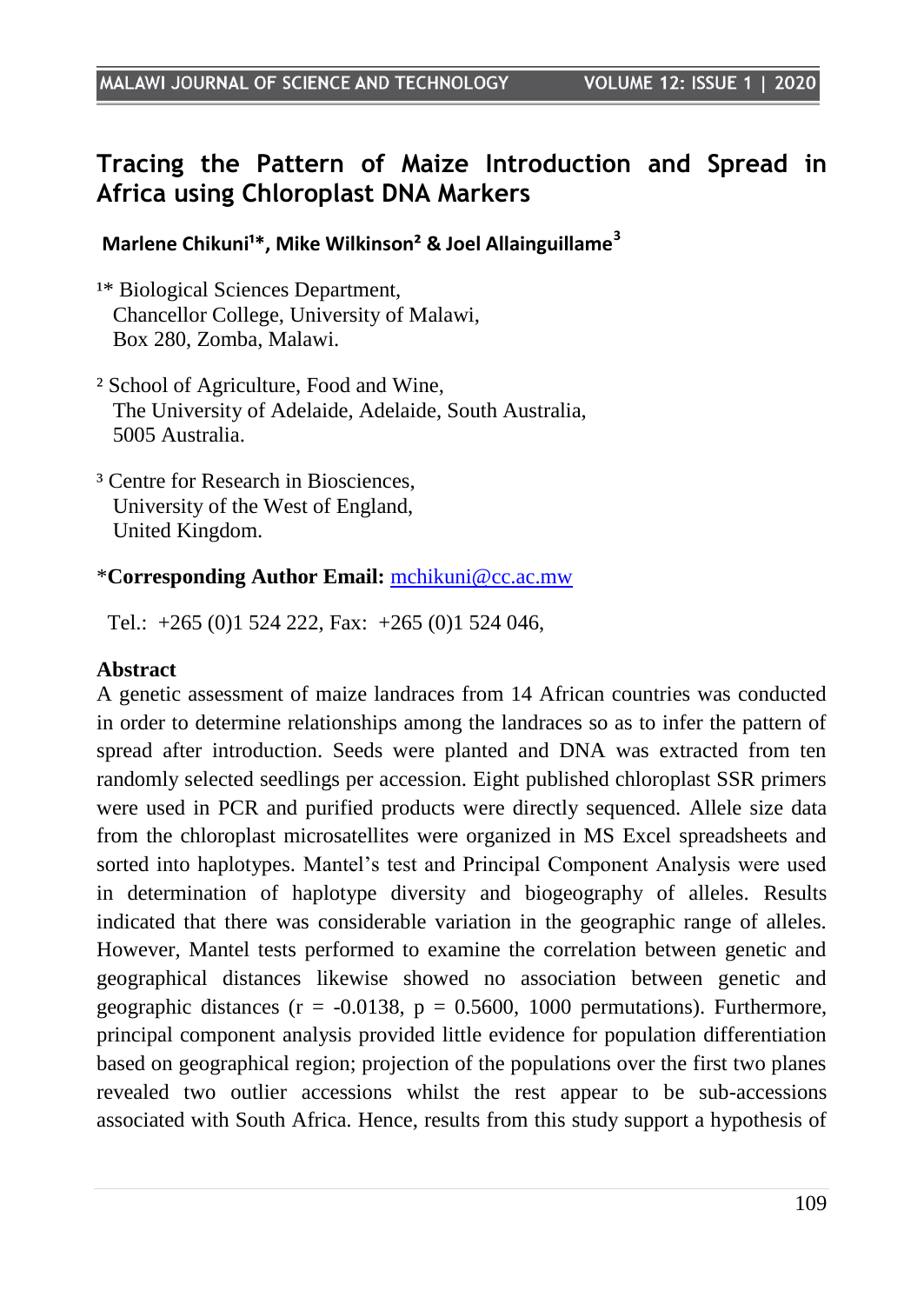successive introductions of landraces in Africa with South Africa as one of the likely entry points.

*\_\_\_\_\_\_\_\_\_\_\_\_\_\_\_\_\_\_\_\_\_\_\_\_\_\_\_\_\_\_\_\_\_\_\_\_\_\_\_\_\_\_\_\_\_\_\_\_\_\_\_\_\_\_\_\_\_\_\_\_\_\_\_\_\_\_\_\_\_\_\_\_\_\_*

**Key Words:** *Maize Landraces, SSR Markers, Haplotype, Genetic Diversity, Africa.* 

# **1 INTRODUCTION**

There are no reports of maize cultivation in Africa before the 16th century but Spanish and Portuguese traders are credited with its introduction from the Americas along the western and eastern coasts (Miracle, 1966; Aci et al., 2015). What happened next is largely a matter of conjecture although it seems most likely that a combination of local trade and exploration of Africa"s interior led to "secondary" maize introduction across the continent by missionaries, merchants and slave traders (McCann, 2001; Smale & Jayne, 2004). Whereas maize was incorporated in existing farming structures in West Africa as a cash crop, it displaced indigenous cereals (sorghum and millet) in southern Africa and became the main food crop because of high yields and early maturity (McCann, 2001; Smale & Jayne, 2004). Nowadays, maize is by far the most important staple food in southern Africa accounting for over 50% of calories in local diets (Ranum et. Al., 2014). Of the twenty-three countries in the world with the highest percentage of maize consumed in national diets, the top three are all in Africa (Zambia, Malawi, and Lesotho), and surpass even Guatemala and Mexico, maize's homelands (Smale, 1995).

Genetic diversity within local landraces is important input for crop breeding programs and in the preservation of their genetic potential (Yusuf et al., 2018). Molecular studies in maize genetic diversity have reported a reasonably close genetic affinity between American varieties of maize and those found in southern Africa (Warburton, 2006). This would seem to imply an initial introduction into southern Africa and perhaps lends support to the compromise theory of multiple independent introductions of maize into Africa. Thus, the history of the introduction and subsequent movement of maize within Africa appears both complex and unclear. Work described in this paper aims to provide an initial attempt to address this problem by examining variation in chloroplast DNA (cpDNA) diversity among maize landraces across the continent, with a view to inferring the pattern of introduction and spread of maize across Africa. Such knowledge can be useful in tracing original or closely related sources of germplasm for breeding new varieties which can adapt to climate change effects. Thus, breeders can utilize the vast pool of useful alleles from the founding populations if the origin of introduction is known.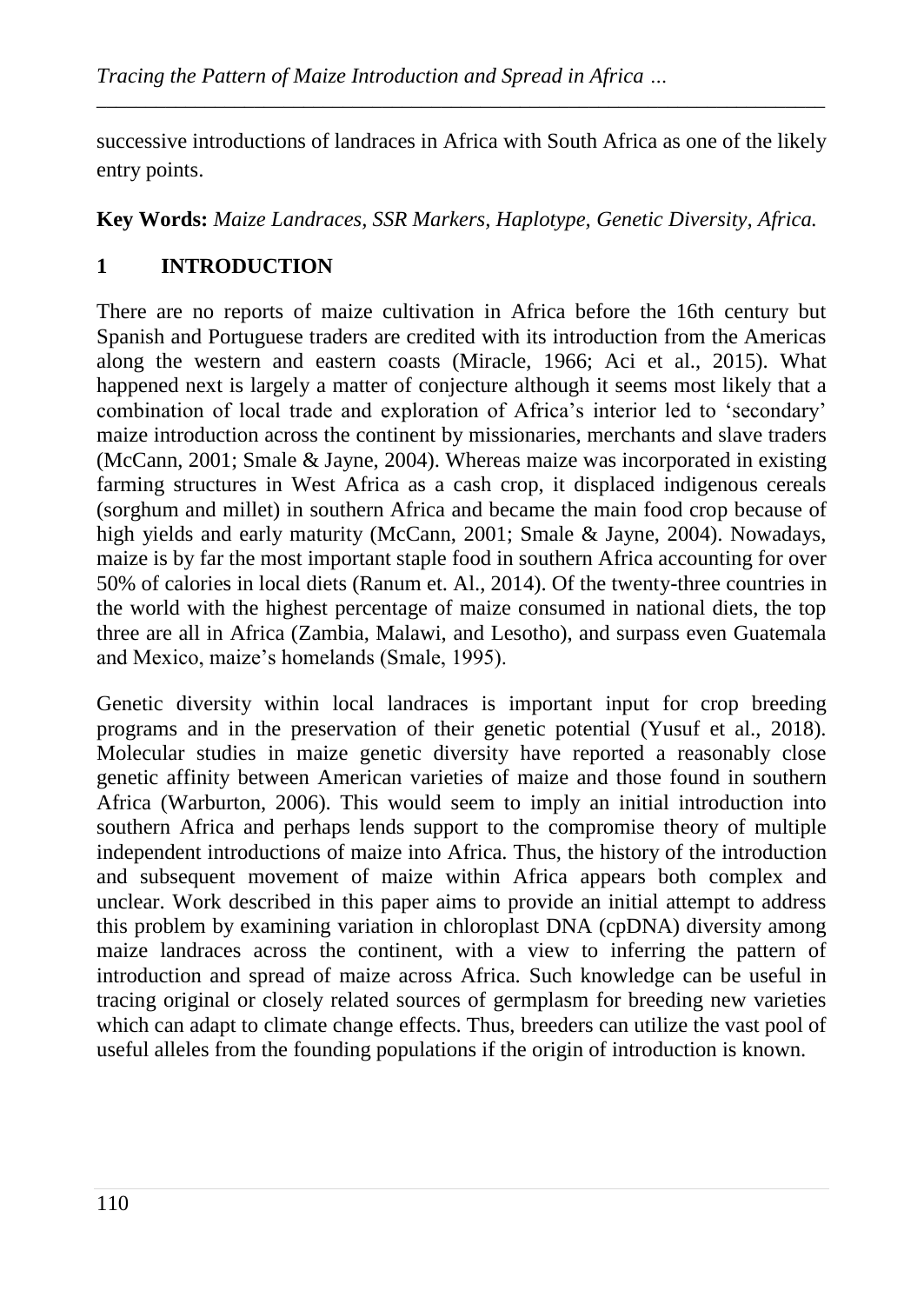### **2 MATERIALS AND METHODS**

### **2.1 Seed source**

Collectively, 42 maize landrace accessions were donated by Centro Internacional de Mejoramiento de Maizy Trigo (CIMMYT) genebank in Mexico and the National Plant Genetic Resources of South Africa. A total of 12 countries were represented namely Angola, Congo, Egypt, Ethiopia, Kenya, Malawi, Mali, Morocco, Nigeria, Uganda, South Africa and Zimbabwe The number of samples sent was naturally limited by the stock held in the national collections i.e. there were more than five accessions from South Africa, Malawi, Morocco and Mali and single accessions from Egypt, Congo and Nigeria (Table 1).

*\_\_\_\_\_\_\_\_\_\_\_\_\_\_\_\_\_\_\_\_\_\_\_\_\_\_\_\_\_\_\_\_\_\_\_\_\_\_\_\_\_\_\_\_\_\_\_\_\_\_\_\_\_\_\_\_\_\_\_\_\_\_\_\_\_\_\_\_\_\_\_\_\_*

| SN             | Number<br>accessions | of | Country of origin | Supplied by   | status          |  |
|----------------|----------------------|----|-------------------|---------------|-----------------|--|
| 1              | $\overline{4}$       |    | Malawi            | <b>CIMMYT</b> | <b>FAOTRUST</b> |  |
| $\overline{2}$ | $\mathbf{1}$         |    | Nigeria           | <b>CIMMYT</b> | <b>FAOTRUST</b> |  |
| 3              | $\overline{2}$       |    | Uganda            | <b>CIMMYT</b> | <b>FAOTRUST</b> |  |
| $\overline{4}$ | $\mathbf{1}$         |    | Egypt             | <b>CIMMYT</b> | <b>FAOTRUST</b> |  |
| 5              | 3                    |    | Angola            | <b>CIMMYT</b> | <b>FAOTRUST</b> |  |
| 6              | $\mathbf{1}$         |    | Congo             | <b>CIMMYT</b> | <b>FAOTRUST</b> |  |
| 7              | 3                    |    | Ethiopia          | <b>CIMMYT</b> | <b>FAOTRUST</b> |  |
| 8              | 5                    |    | Mali              | <b>CIMMYT</b> | <b>FAOTRUST</b> |  |
| 9              | $\overline{4}$       |    | Morocco           | <b>CIMMYT</b> | <b>FAOTRUST</b> |  |
| 10             | $\overline{2}$       |    | Kenya             | <b>CIMMYT</b> | <b>FAOTRUST</b> |  |
| 11             | $\mathbf{1}$         |    | Zimbabwe          | <b>CIMMYT</b> | <b>FAOTRUST</b> |  |
| 12             | 9                    |    | South Africa      | South Africa  | <b>NGPR</b>     |  |

*Table 1 : A summary of maize accessions used in the study* 

For analysis purposes, ten seeds from each accession were randomly selected and grown in 25cm square pots containing peat-based compost (Levington F2) in a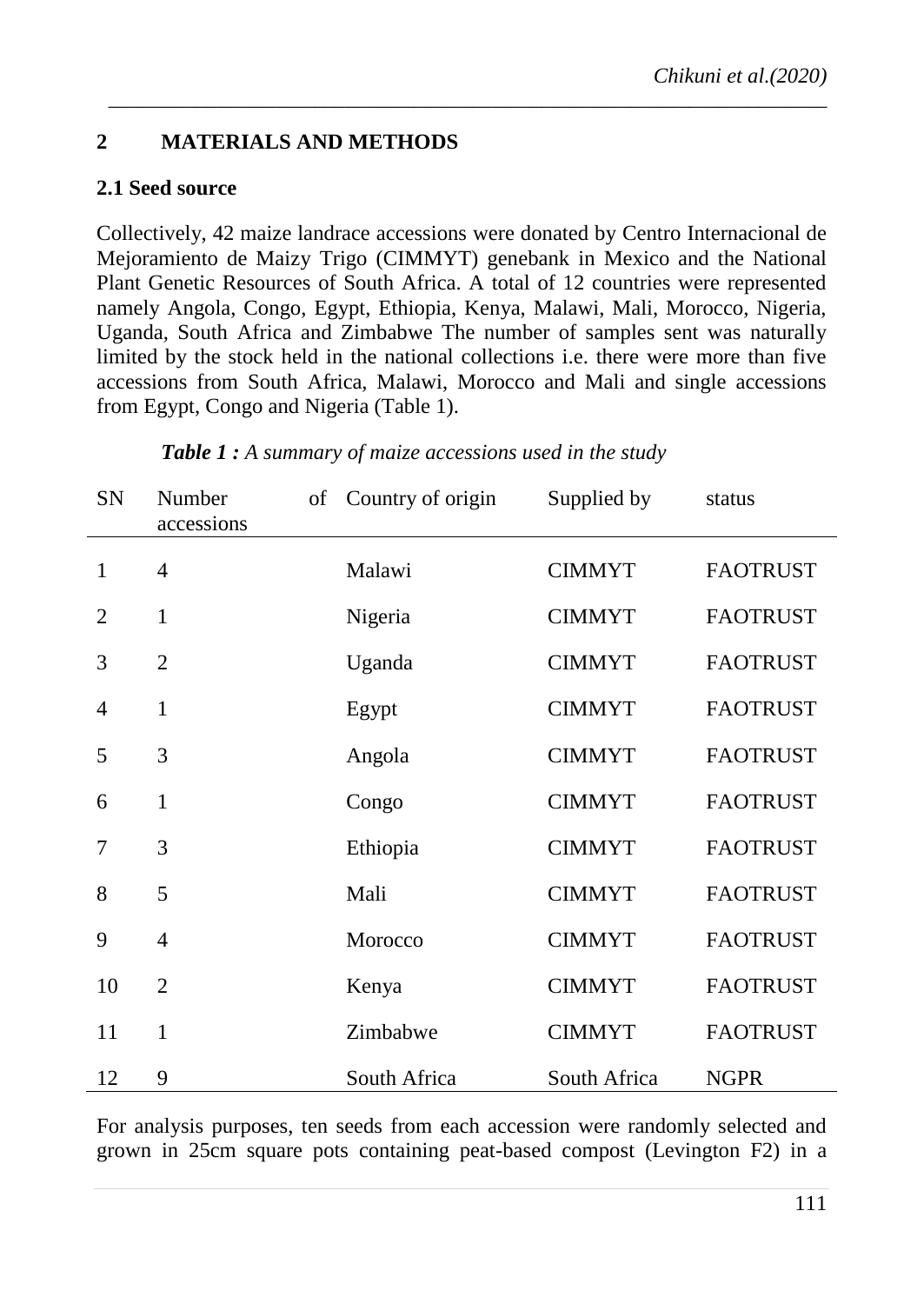heated glasshouse (minimum temperature 14ºC). Some accessions had mixed grain colours and seeds representing each of these colours were planted separately and recorded.

*\_\_\_\_\_\_\_\_\_\_\_\_\_\_\_\_\_\_\_\_\_\_\_\_\_\_\_\_\_\_\_\_\_\_\_\_\_\_\_\_\_\_\_\_\_\_\_\_\_\_\_\_\_\_\_\_\_\_\_\_\_\_\_\_\_\_\_\_\_\_\_\_\_\_*

### **2.2 DNA extraction and Polymerase Chain Reaction (PCR)**

Ten separate leaf samples per accession were collected from the ten seedlings and DNA was extracted using GenElute plant kit using the manufacturer's protocol. Eight published primers containing simple sequence repeat regions of different complexity from the maize chloroplast genome were used (Provan et al., 1998). Chloroplast microsatellites were chosen in this study because there is maternal inheritance of plastids in maize and this would facilitate the study of population structure and genetic relationship among the maize populations. In addition, microsatellites are abundant, highly polymorphic species-specific and co-dominant compared with other genetic markers. These markers can also be analyzed by a rapid, technically simple, specific and inexpensive polymerase chain reaction (PCR) based assay that requires only small amounts of DNA. A 10µl PCR final volume was assembled consisting of Master-mix: 5µl; genomic DNA: 2µl; nanopure water:  $2\mu$ l; primer pair: 1 $\mu$ l. The reaction mixture was initially denatured at 94 $\rm{°C}$  for 5 min, followed by 35 cycles of denaturation at 94ºC for 30 s, annealing at 55ºC for 1 min and extension at 72 °C for 1 min 30 s and final extension at 72 °C for 10 min in a PTC-100 thermal cycler (MJ Research, Inc.). Thereafter, 5µl of the product was fractionated on 1.5% w/v agarose gel to assess the amplicon abundance and a 100 base pair ladder was used to estimate size of products. PCR products were cleaned using the PCR clean p Nucleofast (ABgene) and the purified PCR products were used directly for sequencing in an ABI 3700 sequencer.

### **2.3 Data analysis**

Electropherograms were checked manually to annotate the identity of peaks and the output trace data files were classified to specific alleles by Genescan, Genotyper (version 3.7 NT) and GeneMapper software programmes (Applied Biosystems). Allele size data were organized in MS Excel spreadsheets and alleles of similar composition at all loci were grouped into haplotypes. The correlation between genetic distance and geographic distance was analysed using Mantel" test (Mantel, 1967) employing 1000 randomisations (MS Excel, PopTools). Principal Component Analysis (PCA) based on abundance and presence of alleles was used to analyse the distribution of variation in the collection of maize landrace accessions and allele frequencies among haplotypes were calculated using Minitab15 software (Minitab version 15.1.20.0, 2007).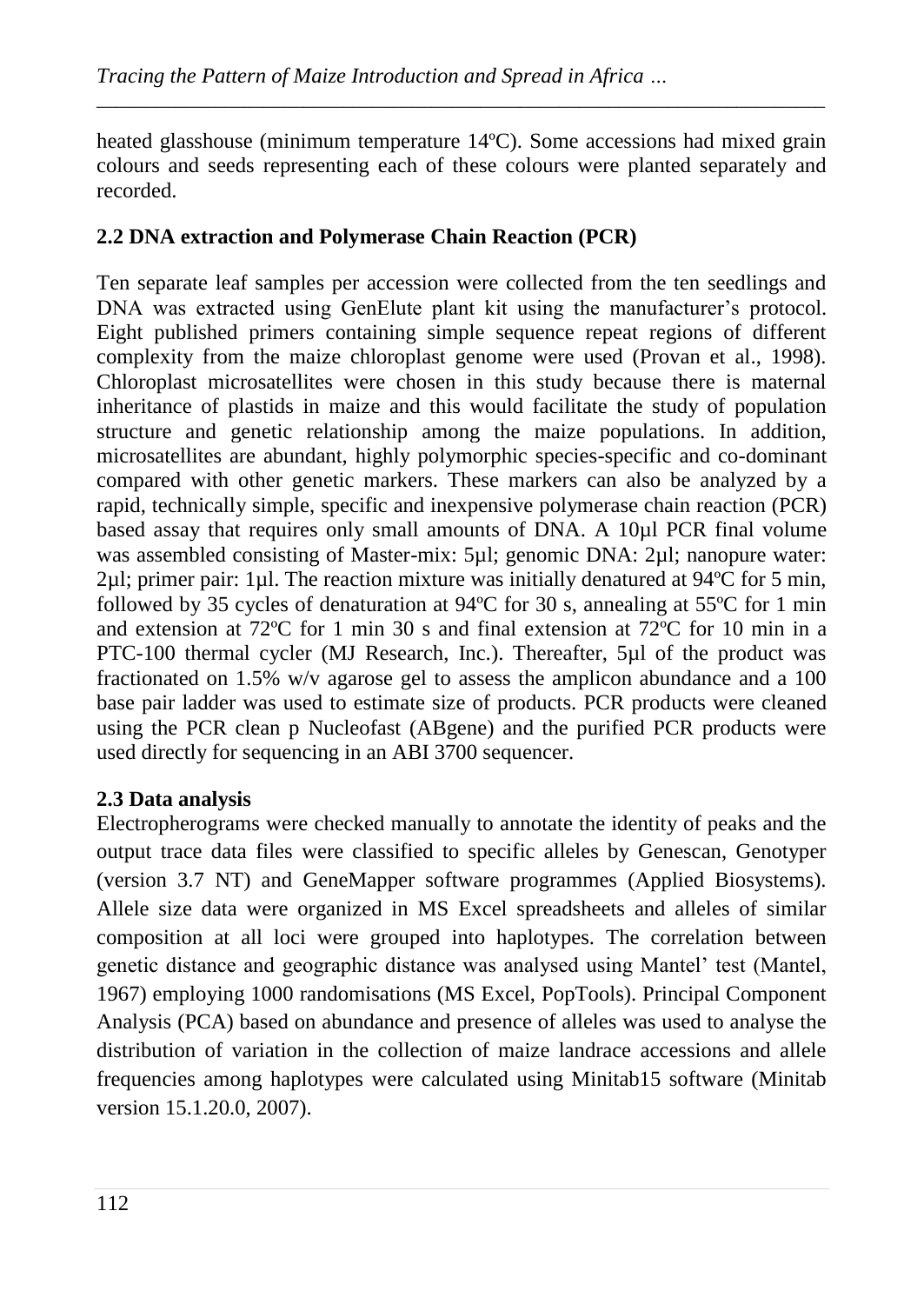# **3 RESULTS**

#### **3.1 Haplotype variation within accessions**

Results for haplotype variation within accessions are presented in Table 2. There was a total of 42 identified haplotypes none of which was common to all countries even though there were a number of unique haplotypes present. Thirteen haplotypes i.e. numbers 7, 8, 13, 21, 23, 25, 27, 30, 32, 34, 35, 37 and 40 were found in two or more countries whilst haplotypes 25 and 34 were more common and occurred in five countries each.

*\_\_\_\_\_\_\_\_\_\_\_\_\_\_\_\_\_\_\_\_\_\_\_\_\_\_\_\_\_\_\_\_\_\_\_\_\_\_\_\_\_\_\_\_\_\_\_\_\_\_\_\_\_\_\_\_\_\_\_\_\_\_\_\_\_\_\_\_\_\_\_\_\_*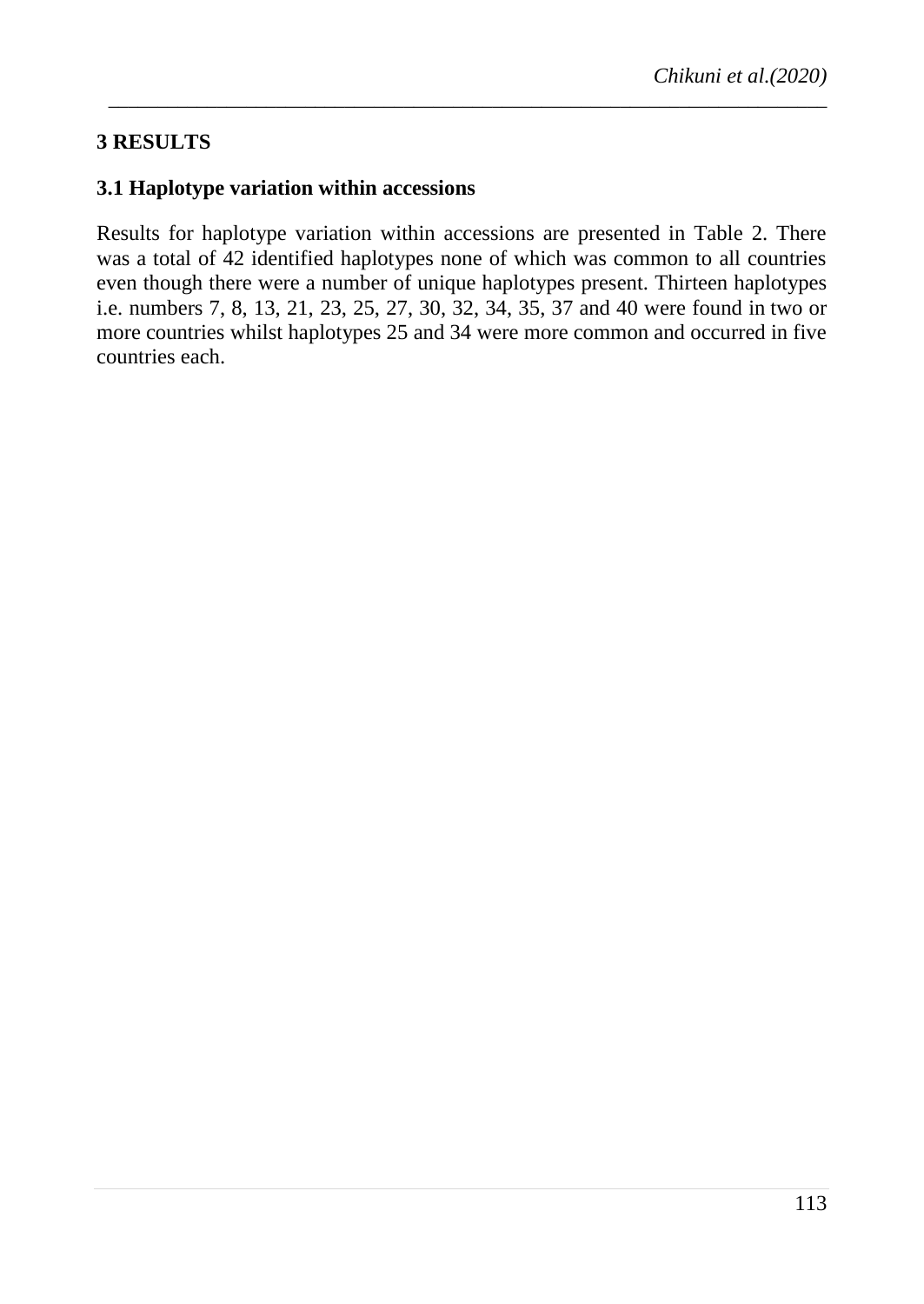|                                 |       |       |       | <b>Table 2:</b> Attele combinations of the identified 42 haptotypes |        |        |        |        |  |  |  |  |
|---------------------------------|-------|-------|-------|---------------------------------------------------------------------|--------|--------|--------|--------|--|--|--|--|
| <b>Primers and allele sizes</b> |       |       |       |                                                                     |        |        |        |        |  |  |  |  |
| Haplotype                       | m3764 | m6359 | m8372 | m16703                                                              | m17192 | m18704 | m20597 | m20824 |  |  |  |  |
| 1                               | 159   | 199   | 139   | 138                                                                 | 117    | 123    | 204    | 134    |  |  |  |  |
| $\boldsymbol{2}$                | 159   | 199   | 139   | 138                                                                 | 116    | 123    | 204    | 134    |  |  |  |  |
| 3                               | 159   | 200   | 140   | 139                                                                 | 119    | 123    | 204    | 134    |  |  |  |  |
| 4                               | 160   | 199   | 140   | 138                                                                 | 118    | 123    | 204    | 134    |  |  |  |  |
| 5                               | 159   | 199   | 140   | 139                                                                 | 118    | 123    | 204    | 134    |  |  |  |  |
| 6                               | 159   | 199   | 140   | 138                                                                 | 118    | 123    | 204    | 134    |  |  |  |  |
| 7                               | 160   | 199   | 140   | 139                                                                 | 117    | 123    | 213    | 134    |  |  |  |  |
| 8                               | 159   | 199   | 140   | 139                                                                 | 117    | 123    | 213    | 136    |  |  |  |  |
| 9                               | 159   | 199   | 140   | 138                                                                 | 117    | 123    | 213    | 136    |  |  |  |  |
| 10                              | 159   | 199   | 140   | 139                                                                 | 116    | 123    | 213    | 136    |  |  |  |  |
| 11                              | 159   | 199   | 140   | 138                                                                 | 116    | 123    | 213    | 134    |  |  |  |  |
| 12                              | 159   | 199   | 140   | 138                                                                 | 117    | 123    | 213    | 134    |  |  |  |  |
| 13                              | 159   | 199   | 140   | 139                                                                 | 117    | 123    | 213    | 134    |  |  |  |  |
| 14                              | 161   | 199   | 140   | 138                                                                 | 116    | 123    | 213    | 134    |  |  |  |  |
| 15                              | 161   | 199   | 140   | 139                                                                 | 116    | 123    | 213    | 134    |  |  |  |  |
| 16                              | 159   | 199   | 140   | 139                                                                 | 116    | 123    | 213    | 134    |  |  |  |  |
| 17                              | 160   | 199   | 140   | 139                                                                 | 116    | 123    | 213    | 134    |  |  |  |  |
| 18                              | 161   | 199   | 140   | 139                                                                 | 117    | 123    | 213    | 134    |  |  |  |  |
| 19                              | 161   | 199   | 140   | 138                                                                 | 117    | 123    | 213    | 134    |  |  |  |  |
| 20                              | 161   | 199   | 139   | 139                                                                 | 117    | 123    | 213    | 134    |  |  |  |  |
| 21                              | 159   | 199   | 139   | 138                                                                 | 117    | 123    | 213    | 136    |  |  |  |  |
| 22                              | 159   | 199   | 140   | 139                                                                 | 118    | 123    | 213    | 135    |  |  |  |  |
| 23                              | 159   | 199   | 140   | 139                                                                 | 116    | 123    | 213    | 135    |  |  |  |  |
| 24                              | 159   | 200   | 140   | 139                                                                 | 117    | 123    | 213    | 135    |  |  |  |  |
| 25                              | 159   | 199   | 140   | 139                                                                 | 117    | 123    | 213    | 135    |  |  |  |  |
| 26                              | 159   | 199   | 139   | 138                                                                 | 118    | 123    | 213    | 137    |  |  |  |  |
| 27                              | 159   | 199   | 139   | 138                                                                 | 117    | 123    | 213    | 137    |  |  |  |  |
| 28                              | 159   | 199   | 139   | 138                                                                 | 116    | 123    | 213    | 137    |  |  |  |  |
| 29                              | 159   | 199   | 139   | 138                                                                 | 118    | 123    | 213    | 136    |  |  |  |  |
| 30                              | 159   | 199   | 140   | 139                                                                 | 117    | 123    | 213    | 137    |  |  |  |  |
| 31                              | 159   | 200   | 140   | 139                                                                 | 118    | 122    | 204    | 135    |  |  |  |  |
| 32                              | 159   | 200   | 140   | 139                                                                 | 118    | 123    | 204    | 135    |  |  |  |  |
| 33                              | 160   | 199   | 140   | 139                                                                 | 117    | 123    | 204    | 134    |  |  |  |  |
| 34                              | 160   | 199   | 140   | 139                                                                 | 117    | 123    | 213    | 135    |  |  |  |  |
| 35                              | 160   | 199   | 140   | 139                                                                 | 117    | 123    | 204    | 135    |  |  |  |  |
| 36                              | 160   | 199   | 140   | 139                                                                 | 118    | 123    | 204    | 135    |  |  |  |  |
| 37                              | 161   | 199   | 140   | 139                                                                 | 117    | 123    | 213    | 135    |  |  |  |  |
| 38                              | 160   | 200   | 140   | 139                                                                 | 119    | 123    | 204    | 135    |  |  |  |  |
| 39                              | 159   | 199   | 139   | 138                                                                 | 117    | 123    | 213    | 135    |  |  |  |  |
| 40                              | 159   | 200   | 140   | 139                                                                 | 117    | 123    | 204    | 135    |  |  |  |  |
| 41                              | 159   | 200   | 140   | 139                                                                 | 119    | 123    | 204    | 135    |  |  |  |  |
| 42                              | 159   | 199   | 139   | 138                                                                 | 116    | 123    | 204    | 135    |  |  |  |  |

*\_\_\_\_\_\_\_\_\_\_\_\_\_\_\_\_\_\_\_\_\_\_\_\_\_\_\_\_\_\_\_\_\_\_\_\_\_\_\_\_\_\_\_\_\_\_\_\_\_\_\_\_\_\_\_\_\_\_\_\_\_\_\_\_\_\_\_\_\_\_\_\_\_\_*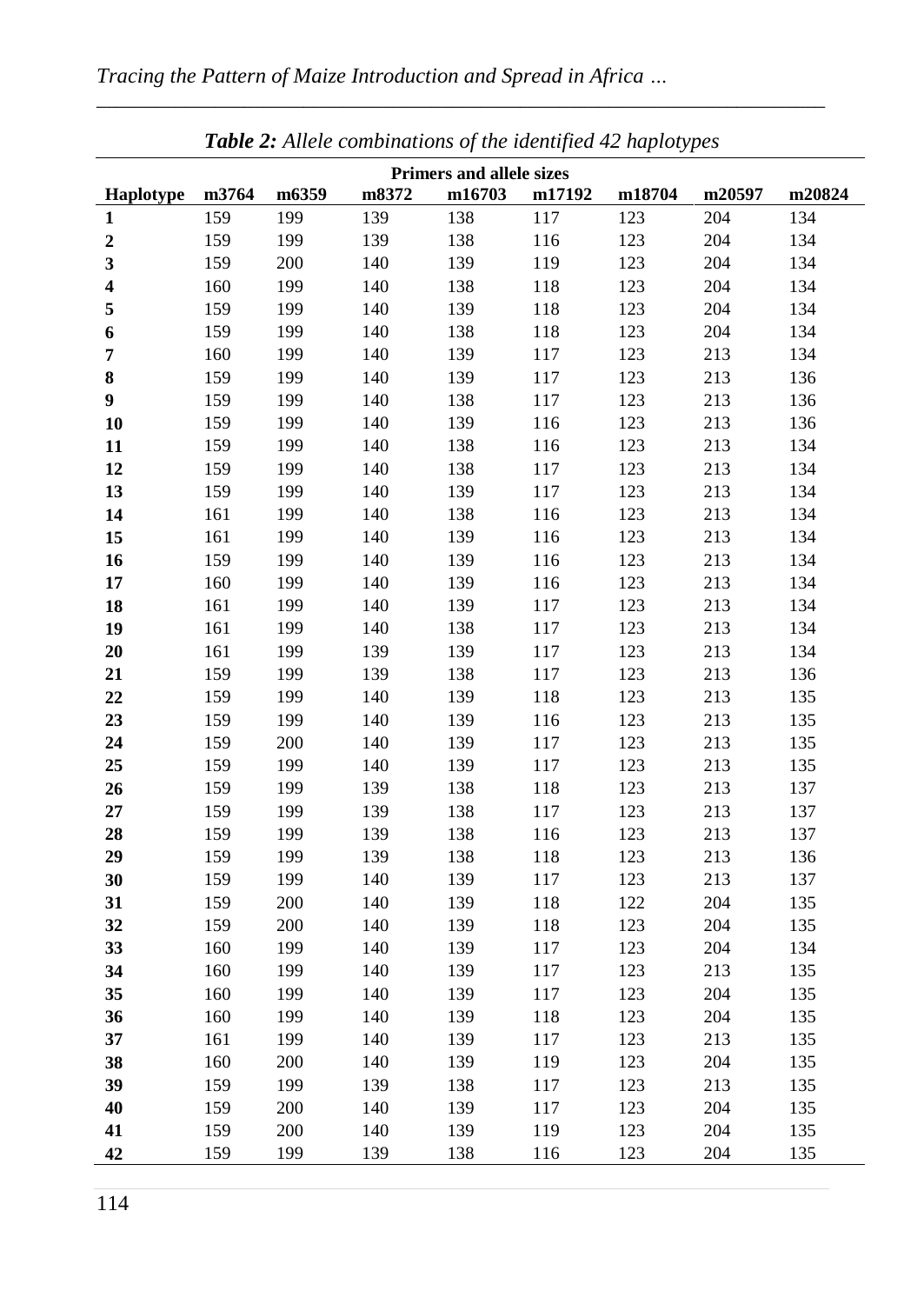Some haplotypes were apparently unique to a single country, with considerable variation between countries in the abundance of unique haplotypes. For instance, there were 22 haplotypes specific to South Africa, three to Malawi and a single haplotype unique to Angola, Ethiopia and Uganda.

*\_\_\_\_\_\_\_\_\_\_\_\_\_\_\_\_\_\_\_\_\_\_\_\_\_\_\_\_\_\_\_\_\_\_\_\_\_\_\_\_\_\_\_\_\_\_\_\_\_\_\_\_\_\_\_\_\_\_\_\_\_\_\_\_\_\_\_\_\_\_\_\_\_*

One notable feature across all samples was the extent of haplotype variability present in multi coloured grain maize accessions Of these, accessions "Sa2" and "Sa6" from South Africa displayed the highest variation in haplotype distribution For instance, "Sa2" had seeds that were white, yellow and violet in colour, with violet coloured grains containing three haplotypes, white coloured grains containing two haplotypes whilst the yellow coloured grains contained a single haplotype. Similarly, "Sa6" had caryopses that were yellow and white which were partitioned into eight and four haplotypes respectively. There was similar infra-accession variability among some accessions with uniform grain colours. For instance, five haplotypes were observed for individuals of accession "C26", a white variety from Malawi, four haplotypes for individuals in accession "Sa10", a pink variety from South Africa and two haplotypes for accessions 'C44' and 'C36', yellow varieties from Morocco and Mali respectively. Once again, countries from southern Africa (South Africa, Malawi and Angola) and eastern Africa (Ethiopia) displayed greatest haplotype diversity when compared to other regions. Apart from two accessions from Morocco and Mali, the remaining accessions were represented by a single haplotype.

### **3.2 Biogeography of haplotypes**

No one haplotype predominated overall, with the abundance of individual haplotypes usually being low and typically ranging from  $0.192\% \pm 0.00192$  for haplotypes that corresponded to single seedlings to  $10.6\% \pm 0.0135$  for haplotype 30 (present in 55 seedlings from six accessions). There was no obvious link between the number of seedlings exhibiting a particular haplotype and the number of countries in which it was found. For instance, the highest number of individuals (55) was found in haplotype 30 which was present in only three countries (Malawi, Mali and Nigeria). In contrast, haplotype 25 was found in 23 individuals but was recorded from five countries (South Africa, Congo, Ethiopia, Malawi and Morocco). Likewise, haplotype 34 found in 33 individuals was also recorded in five countries (Uganda, Egypt, Angola, Morocco and Kenya). Nevertheless, when viewed in a geographic context, there was a clear and obvious concentration of haplotypes in southern Africa; the largest number of haplotypes being recorded from South Africa (29 haplotypes) and Malawi (13 haplotypes). There was also a marked drop in the number of haplotypes recorded elsewhere, with all remaining countries each containing fewer than five haplotypes.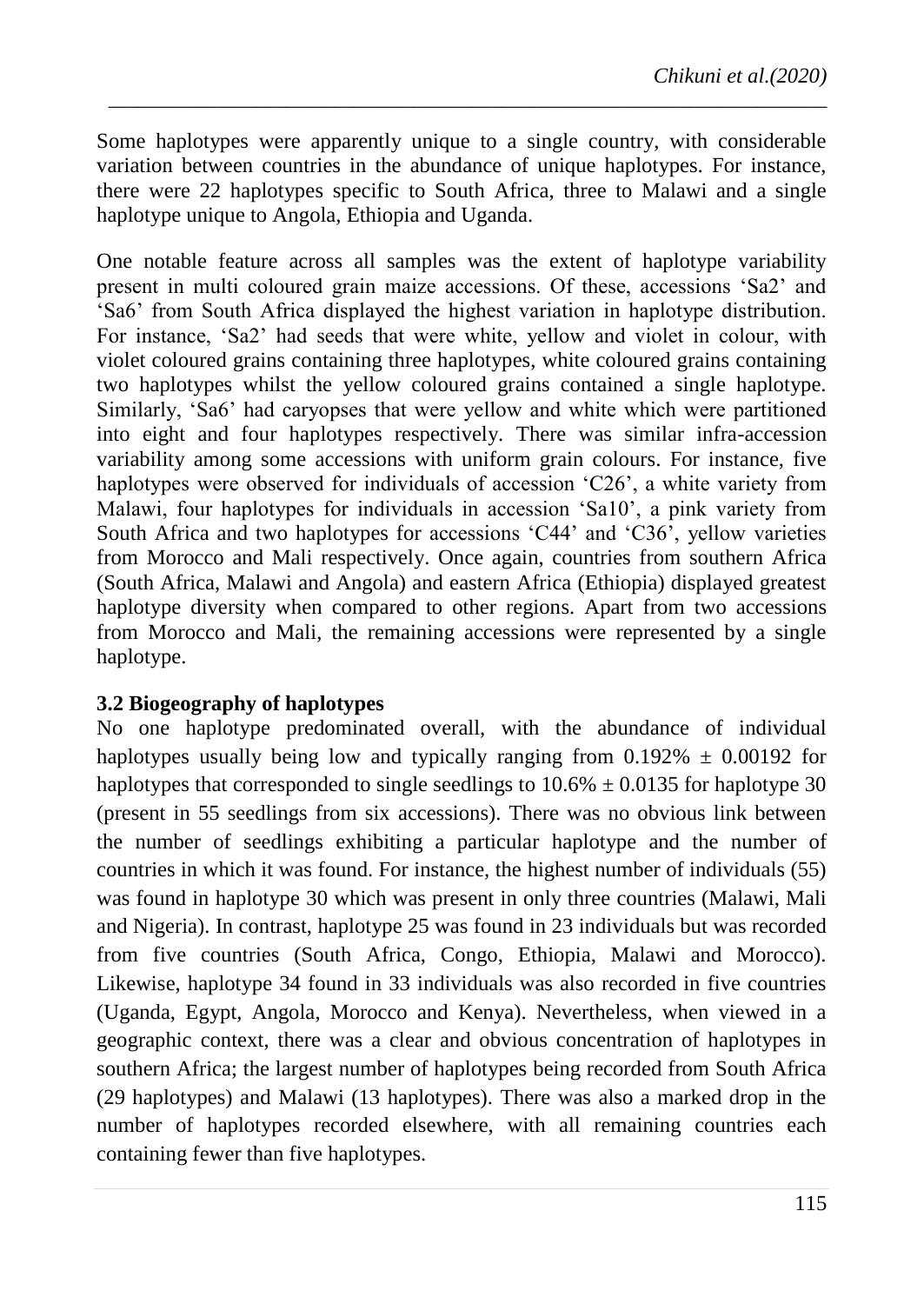# **3.3 Biogeography of allele spread**

There was considerable variation in the geographic range of alleles, with a general trend for the alleles that featured in many haplotypes tending also to be widespread. This trend is perhaps epitomized by the most common alleles (199 of locus m6359, allele 117 of locus m17192, allele 123 of locus m18704 and 213 of locus m20597) which perhaps unsurprisingly appeared in every country sampled. The converse was true for the alleles that featured in relatively few haplotypes since none of these exhibited a widespread distribution. There were nevertheless some notable exceptions to this tendency. For instance, some of the seemingly more common alleles in terms of haplotype representation appeared to exhibit a rather limited geographic distribution. For example, alleles 116, 118 and 119 of locus m17192 were restricted to countries from southern, south-west and eastern Africa (South Africa, Malawi, Angola, Uganda and Ethiopia) but were absent from western and northern maize samples from Mali, Morocco, Nigeria and Egypt.

*\_\_\_\_\_\_\_\_\_\_\_\_\_\_\_\_\_\_\_\_\_\_\_\_\_\_\_\_\_\_\_\_\_\_\_\_\_\_\_\_\_\_\_\_\_\_\_\_\_\_\_\_\_\_\_\_\_\_\_\_\_\_\_\_\_\_\_\_\_\_\_\_\_\_*

Mantel tests performed to examine the correlation between genetic and geographical distances likewise showed no association between genetic and geographic distances  $(r = -.0138, p = 0.5600, 1000$  permutations), indicating that there was no clear isolation-by distance effect on genetic diversity in the maize landraces. Similarly, Mantel tests for arbitrary 'northern'  $(r = 0.242, 1000$  permutations) and 'southern'  $(r = 0.242, 1000)$  $= 0.048$ , 1000 permutations) regions in Africa suggested only weak correlations between geographical and genetic distances. Principal Component Analysis (PCA) based on abundance and presence of alleles was used to analyse the distribution of variation in the collection of maize landrace accessions. The analysis provided little evidence for population differentiation based on geographical region; nearly all variation being represented by South African accessions (Figure 1). Projection of the populations over the first two planes reveals two outlier accessions from Malawi and Uganda whilst the rest appear to be sub-accessions associated with South Africa.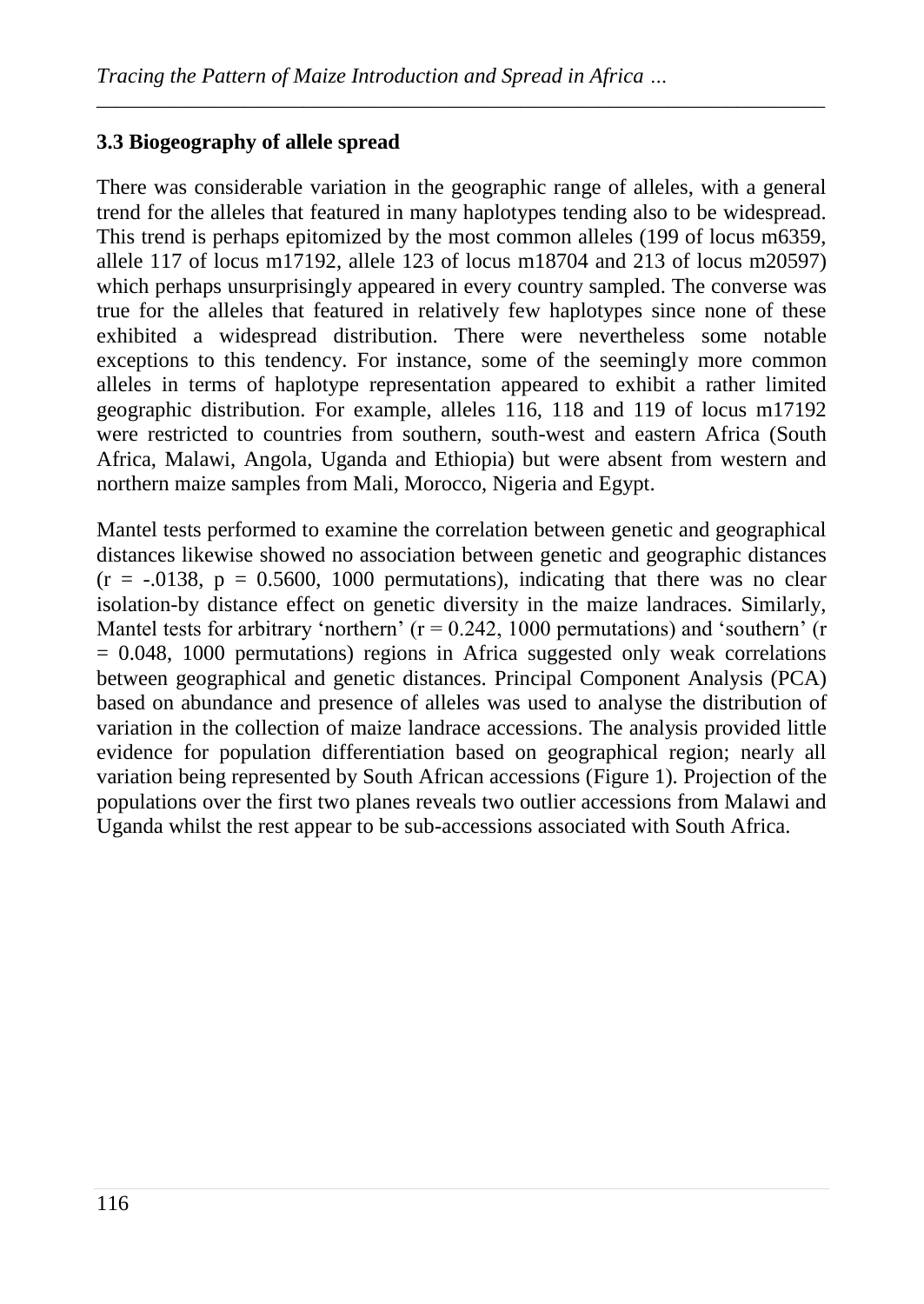

\* south afr (South Africa)

*Figure 1: Principal Component Analysis of allele distribution across 12 countries.*\*

# **4 DISCUSSIONS**

In this study, almost two thirds of the variation determined at molecular level was distributed within the landraces with little variation between groups and nearly all haplotypes were subsets of South African accessions. Considering that in evolutionary terms maize is a recent introduction in Africa and that there is a strong cultural practice of exchanging seeds throughout Africa, it seems the most plausible explanation for the differences in the amount of variation present within and (to a lesser extent) between accessions is founder effects which leads to the loss of genetic variation when a new colony (seed stock) is established from a very small number of individuals from a larger population. Such effects can apply across extremes of scale.

At the large scale, it could be founder effects associated with the introductions from South America, an intermediate scale applies for trade between seed merchants and on a small scale, on the basis of multiple minor founder effects as farmers acquire seed material from each other as the crop spread across the continent. In each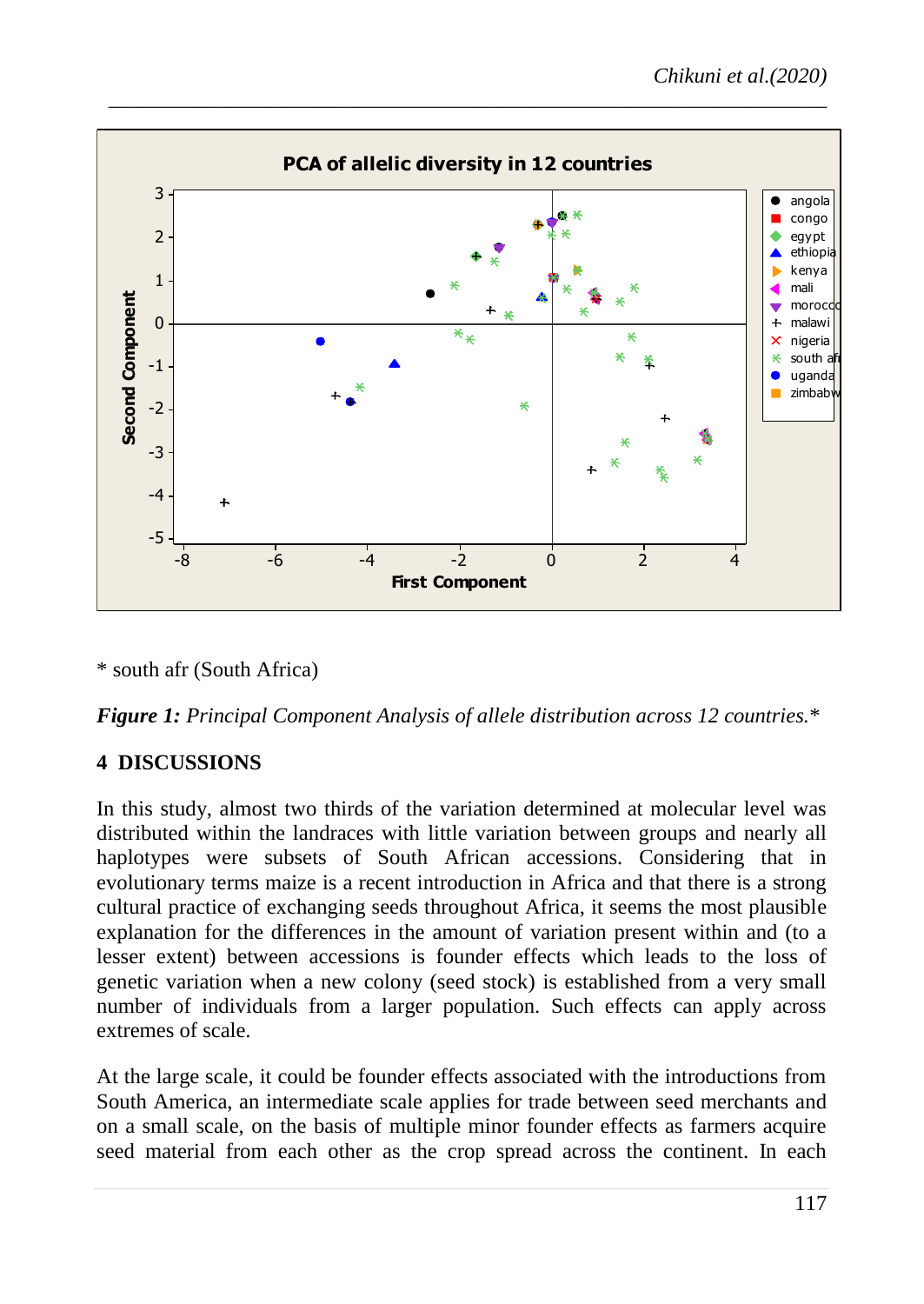instance, the new populations created would contain a subset of alleles from the original parental source population and so could diverge from it genetically and phenotypically. Thus, if genetic erosion via repeated founder effects was the only process that was operating as maize spread across Africa, then the expectation would be for little variation within accessions and for strong genetic divergence between regions (depending on the original source material and the isolation of the population under study. Results from this study revealed that whilst accessions varied in allelic diversity and haplotype diversity (Table 2), there was no obvious geographic structure to the variation and most variability resided within rather than between accessions. Clearly then, the expected outcome of recurrent founder effects is completely incongruent with the observations made here and this warrants explanation.

*\_\_\_\_\_\_\_\_\_\_\_\_\_\_\_\_\_\_\_\_\_\_\_\_\_\_\_\_\_\_\_\_\_\_\_\_\_\_\_\_\_\_\_\_\_\_\_\_\_\_\_\_\_\_\_\_\_\_\_\_\_\_\_\_\_\_\_\_\_\_\_\_\_\_*

Founder effects associated with maize spread in Africa and wind mediated gene flow do not adequately explain the pattern of genetic variability observed in this study. Even though selective adaptation does contribute to genetic diversity, the most plausible explanation appears to be seed mixing between and among farmers over short and long geographical distances. The practice of seed exchange is common in Africa because farmers usually select seed for planting and acquire supplementary seed from neighbours or markets. Different landraces are mixed in the same field and it is common to find hybrid maize growing side by side with local maize (Smale & Jayne, 2004). Such proximity of plants leads to exchange of pollen because maize is an outcrossing crop. Hence, the observed homogeneity between and high variability within accessions is consistent with effects of seed mixing. Landraces that are cultivated are not genetically diverse due to similar founding populations but rather differ due to differences in local environmental conditions. Regional seed exchanges between farmers maintain this balance. This observation is similar to what was reported by Belalia et al. (2018) and Prasana (2010).

The fact that the chloroplast haplotypes were found in several countries might suggest similar ancestry and seed exchange and mixing over wide distances. Correspondingly, several studies on the genetic structure have also reported, in line with these results, that different populations can be genetically identical rather than dissimilar. For instance, Pressoir & Berthaud (2004) studied a sample of local landraces cultivated by farmers in six villages located in Central valleys of Oaxaca. Their results showed little among-population differentiation and no isolation by distance and small among-village differentiation. All populations, even those separated by up to 100 km, were found to share chloroplast DNA haplotypes. Thus the authors concluded that the practice of saving seed from one season to the next coupled with acquisition of seed from both local and distant farmers or markets and growing the mixture contributed to the overlap in landrace distribution.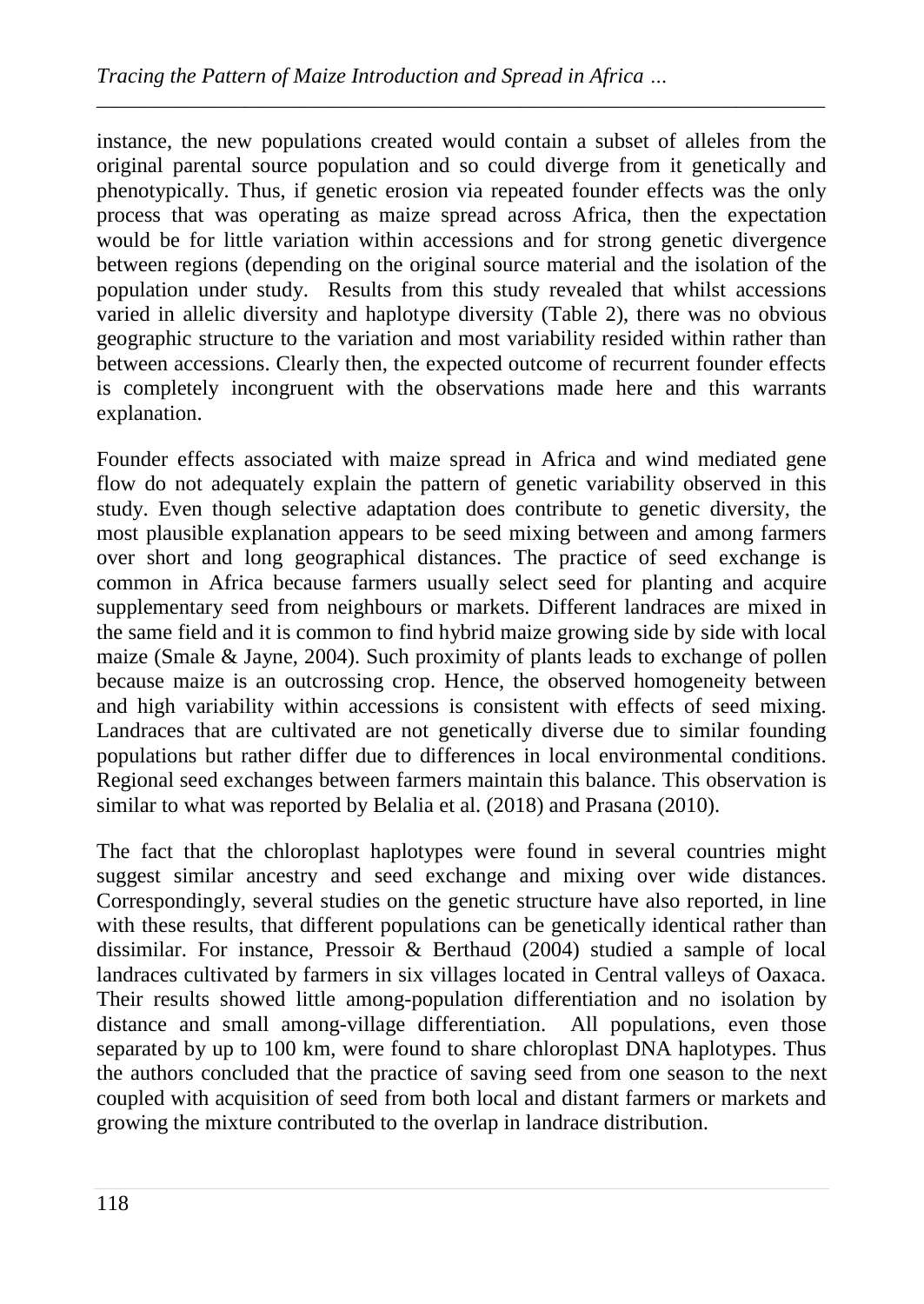Another explanation for the commonality of haplotypes could be due to migration of people across the continent thereby leading to mixing of germplasm. Preliminary results by Charcosset et al. (2006) on a worldwide overview of maize diversity indicated that groupings among maize landraces from Americas, Africa and Europe were not perfect based on geography thereby suggesting mixing of germplasm due to migration. The landraces used in this study were from a much wider geographical region covering west, north, east, central and southern Africa. Isolation-by-distance was tested by correlating genetic and geographic distances between populations using the Mantel test and the results indicate that the pattern of genetic structure among the maize landraces is not correlated to geographic distance. A negative correlation obtained from Mantel test results ( $r = -0.038$ ,  $p = 0.5600$ , 1000 permutations) indicates that the landraces share similar alleles regardless of geographic distance and hence similar allelic frequencies, translated into the low allelic richness (1.33 alleles/locus) observed. PCA results also indicated that the haplotypes were not genetically diverse but were subsets of landrace accessions from South Africa.

*\_\_\_\_\_\_\_\_\_\_\_\_\_\_\_\_\_\_\_\_\_\_\_\_\_\_\_\_\_\_\_\_\_\_\_\_\_\_\_\_\_\_\_\_\_\_\_\_\_\_\_\_\_\_\_\_\_\_\_\_\_\_\_\_\_\_\_\_\_\_\_\_\_*

Similar pattern of association was reported by Nyaligwa et al. (2015) after assessing maize lines from CIMMYT collections. It was observed that CIMMYT/Zimbabwe accessions displayed unique clustering pattern than the rest of the collections, although they could possibly share common genetic background being sourced from CIMMYT. It was stated that an exchange of genetic materials between CIMMYT and collaborating countries for germplasm evaluation, breeding and release contributed to a high level of gene flow thereby leading to genetic homogeneity. In the present study, all collections were supplied by CIMMYT except those from South Africa.

No clinal variation was observed likely because the sampling was not carried out along a latitudinal gradient. The private unique haplotypes observed in this study might be a reflection of the high mutation rate in SSR loci, similar to what was reported by Belalia et al. (2018) in genetic diversity analysis of Algerian maize populations. Another study also reported that mutations introduced novel variation between Tuxpeño Sequía and Tuxpeño Crema, two different sub-populations derived from a Mexican landrace (Tuxpeño) which resulted in significant variation in maturity and other agronomic traits (Prasana, 2010). The average number of alleles and the number of SSRs used in this study were lower than those reported in previous studies on maize. For example, including

One hypothesis in this study was that there were multiple introductions of germplasm into Africa and that countries along the coast would possess higher genetic diversities in comparison to accessions from countries inland. The results seem to suggest that this is the case. However, Oppong et al. (2014) have also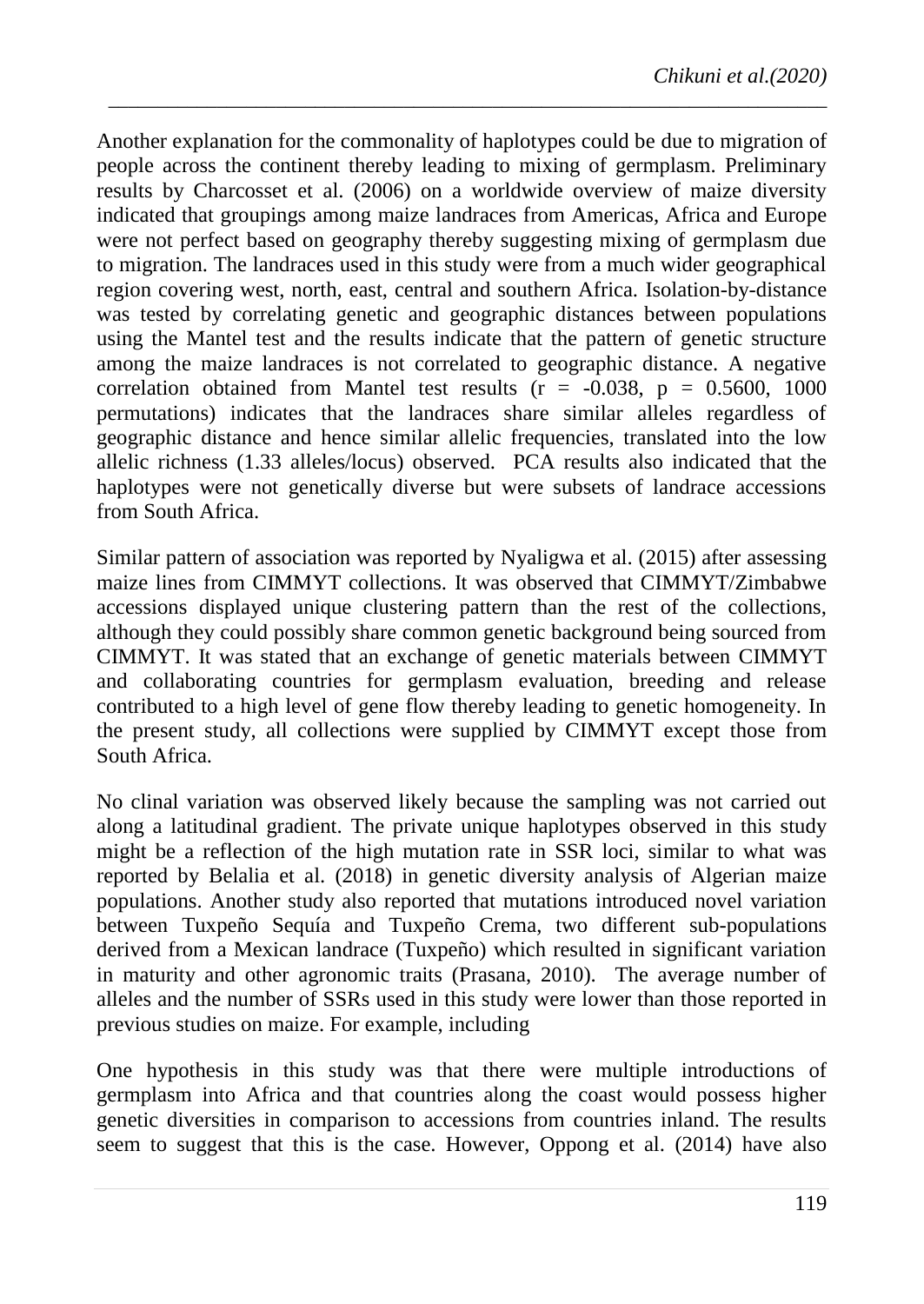reported that genotypes from Ashanti, which is centrally located and not along the coast was important in maize seed distribution in Ghana. Results from the present study indicate that haplotype diversity is extensive in South Africa compared to the rest of the countries likely because it had the highest number of accessions, some of which were multi coloured. It is also evident that there has been mixing of landraces due to multiple introductions in different areas because most haplotypes are common in more than one country. The likely explanation for this pattern of haplotype distribution is the mixing of seed as people move from one region to the other because seed is the common form of dispersal for many crops. Thus, the genetic structure within the landraces could have been maintained by a balance between dispersal (movement of people) and selection by farmers to suit local conditions.

*\_\_\_\_\_\_\_\_\_\_\_\_\_\_\_\_\_\_\_\_\_\_\_\_\_\_\_\_\_\_\_\_\_\_\_\_\_\_\_\_\_\_\_\_\_\_\_\_\_\_\_\_\_\_\_\_\_\_\_\_\_\_\_\_\_\_\_\_\_\_\_\_\_\_*

# **5 CONCLUSION**

This study has assessed landraces from a wider region in Africa (12 countries) than previously reported thus providing a broader picture of the genetic diversity available. Overall, the results indicate that microsatellite polymorphism is not related to geographic origin of the maize landrace accessions. The low level of chloroplast diversity could be a reflection of the small number of chloroplast markers that were assessed. However, the grouping pattern of accessions exhibited by PCA would be consistent with a hypothesis of successive introductions of landraces in Africa with South Africa as one of the likely entry points. The lack of samples from other coastal countries such as Mozambique limits pinpointing the exact number of entry points. The emergence of new pests and diseases as well as the adverse effects of climate change pose serious challenges to breeders, who would like to increase production by introducing resistance to multiple biotic and abiotic stresses. Knowledge about genetic diversity and relationships among diverse germplasm is thus useful for plant breeders because it supports decision making in selecting material for crossing as one way of adapting to *climate-mediated crop failure.*

### **ACKNOWLEDGEMENTS**

This work would not have been possible without the maize seeds that were kindly donated by various organisations. We are grateful to Dr S. Taba and M. Jorge Rosano of CIMMYT who sent seeds from various countries in Africa. We also thank Mr A. Lezar of National Plant Genetic Resources Centre for Food and Agriculture in South Africa who also provided maize accessions. Useful comments on the manuscript from Dr W. Changadeya are also appreciated.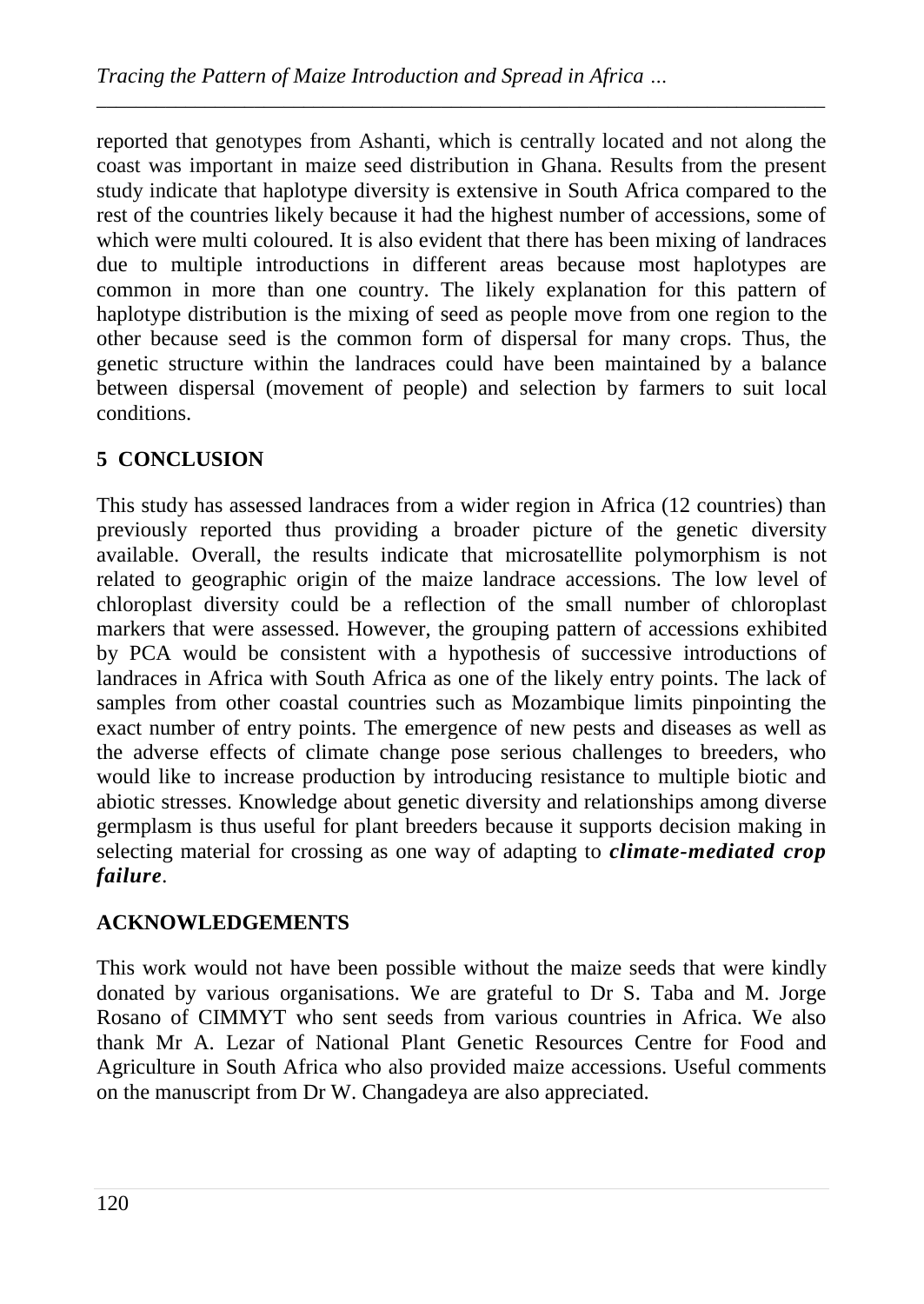#### **REFERENCES**

Aci, M., Lupini, A., Mauceri, A., Morsli, A., Khelifi, L. & Sunseri, F. (2018). Genetic variation and structure of maize populations from Saoura and Gourara oasis in Algerian Sahara. BMC Genetics 19:51

*\_\_\_\_\_\_\_\_\_\_\_\_\_\_\_\_\_\_\_\_\_\_\_\_\_\_\_\_\_\_\_\_\_\_\_\_\_\_\_\_\_\_\_\_\_\_\_\_\_\_\_\_\_\_\_\_\_\_\_\_\_\_\_\_\_\_\_\_\_\_\_\_\_*

- Belalia, N., Lupini, A., Djemel, A., Morsli, A., Mauceri, A., Lotti, C., Khelifi-Slaoui, M., Khelifi, L. & Sunseri, F. (2019). Analysis of Genetic Diversity and Population Structure in Saharan Maize (Zea Mays L.) Populations Using Phenotypic Traits and SSR Markers. Genetic Resources and Crop Evolution. https://doi.org/10.1007/s10722-018-0709-3
- Charcosset, A., Mir, C., Warburton, M., George, L., Taba, S., Dreisgacker, S., Bedoya, C., Franco, J., Mahalakshmi, V., Menkir, A., Hearne, S., Dumet, D., Kolesnikova-Allen, M., Muthamia, Z., Zhang, S. H., Xie, C., Sutrisno, Yunus, M., Grudloyma, P., Chaba Jampatong, C., Xuan Hao, P. & Prasanna, B. M. (2006). A Worldwide View of Maize Diversity. CIMMYT.
- Mantel, N. (1967). The Detection of Disease Clustering and a Generalized Regression Approach. Cancer Research **27:** 209-220.
- McCann, J. (2001). Maize and Grace: History, Corn, and Africa"s New Landscapes, 1500–1991. Society for Comparative study of Society and History. Boston University: 246-272.
- Miracle, M. (1966). Maize in Tropical Africa. Madison: University of Wisconsin Press. 327pp
- Nei, M. (1978). Estimation of Average Heterozygosity and Genetic Distance from a Small Number of Individuals. Genetics **89:** 583-590.
- Nyaligwa, L., Hussein, S., Amelework, B. & Ghebrehiwot, H. (2015). Genetic Diversity Analysis of Elite Maize Inbred Lines of Diverse Sources Using SSR Markers. Maydica **60**:1-8.
- Oppong, A., Bedoya, C.A., Ewool, M.B., Asante, M.D., Thompson, R.N., Adu-Dapaah, H., Lamptey, J.N.L., Ofori, K., Offei, S.K. & Warburton, M.L. (2014). Bulk Genetic Characterization of Ghanaian Maize Landraces Using Microsatellite Markers. Maydica **59:**1-8.
- Prasanna, B. M. (2012). Diversity in Global Maize Germplasm: Characterization and Utilization. Journal of Biosci. **37**(5).